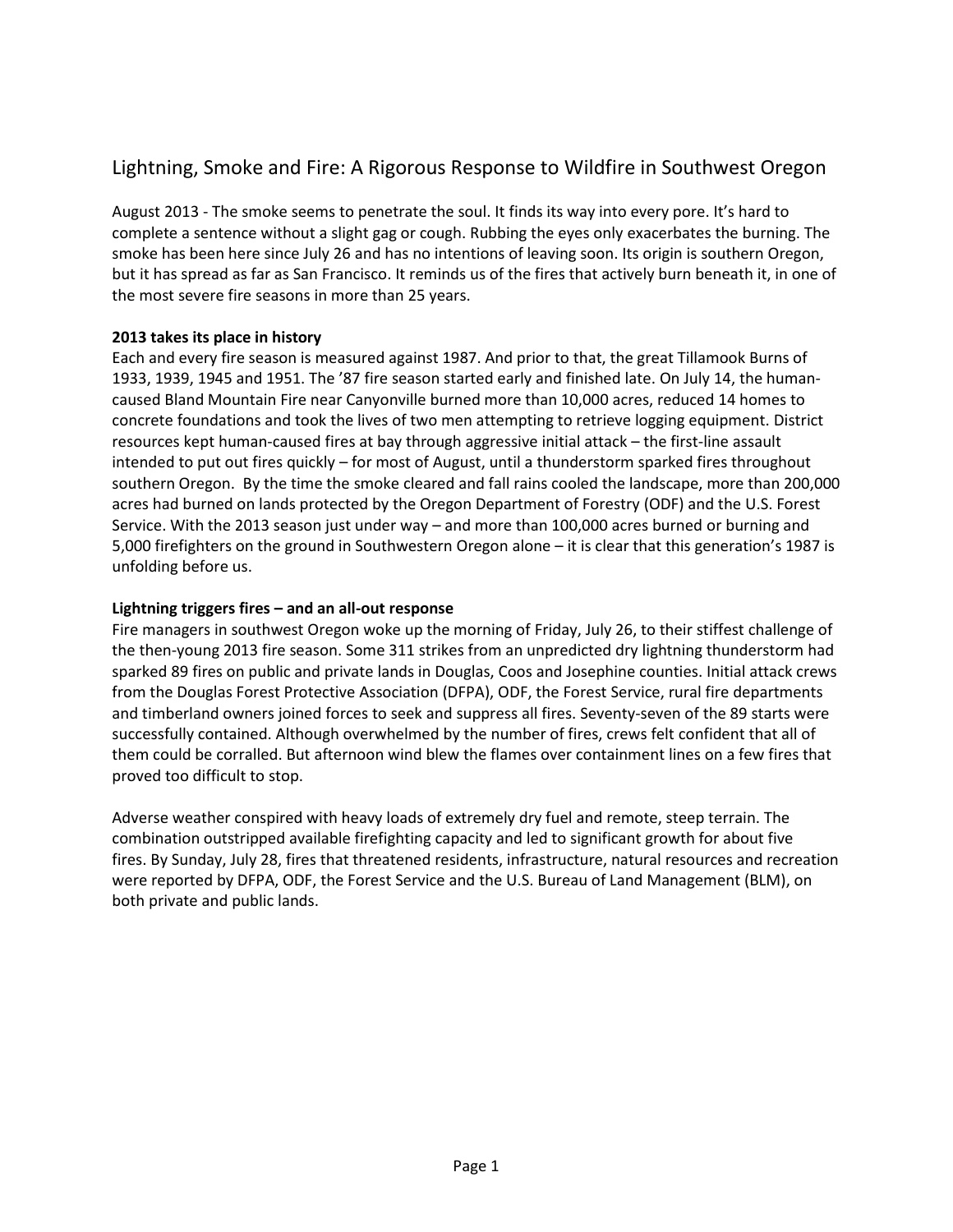

*Chart shows lightning strikes across Southwestern Oregon on July 26, 2013*

# **A threat long in the making**

The prospect of a severe fire season took shape well before that late July day. Through the winter and spring, meteorologists predicted high potential for large summertime fires, based on a below-average snow pack, early snowmelt, low fuel-moisture content and ongoing drought. But the final piece of this ominous puzzle, the timing of dry lightning events, couldn't be predicted months in advance. When the lightning hit, it capped Medford's hottest, driest July since record-keeping started in 1900.

Human factors played into the mix as well. By the end of May, the number of human-caused fires across Oregon had doubled the 10-year average, and acres burned were more than triple. It wasn't necessarily that people were being less cautious, but rather that extreme fire danger left little margin for carelessness.

Lightning made an early appearance as well, peppering the region in early May with 43 fires, seven times the average for that time of year. In an unprecedented move so early in the season, the Rogue River-Siskiyou National Forest deployed smokejumpers on a back-county fire on the Siskiyou Mountains Ranger District.

#### **The numbers don't lie**

On the surface, it seems obvious when fire danger is high. Two words that come to mind are hot and dry. But how do we know when fire danger hits extreme, and when the slightest spark can lead in short order to a raging wildfire? Fire behavior analysts look deep to determine just what it takes for a fire to start and how it will spread. One tool is the Energy Release Component (ERC), a number related to the available energy within the flaming front at the head of a fire. As fuels dry, the ERC values go up. Fire danger moves from low to moderate when the number surpasses 30, to high at 42, and to extreme above 59. Record ERC numbers occurred daily during the last half of July in southwest Oregon. The stage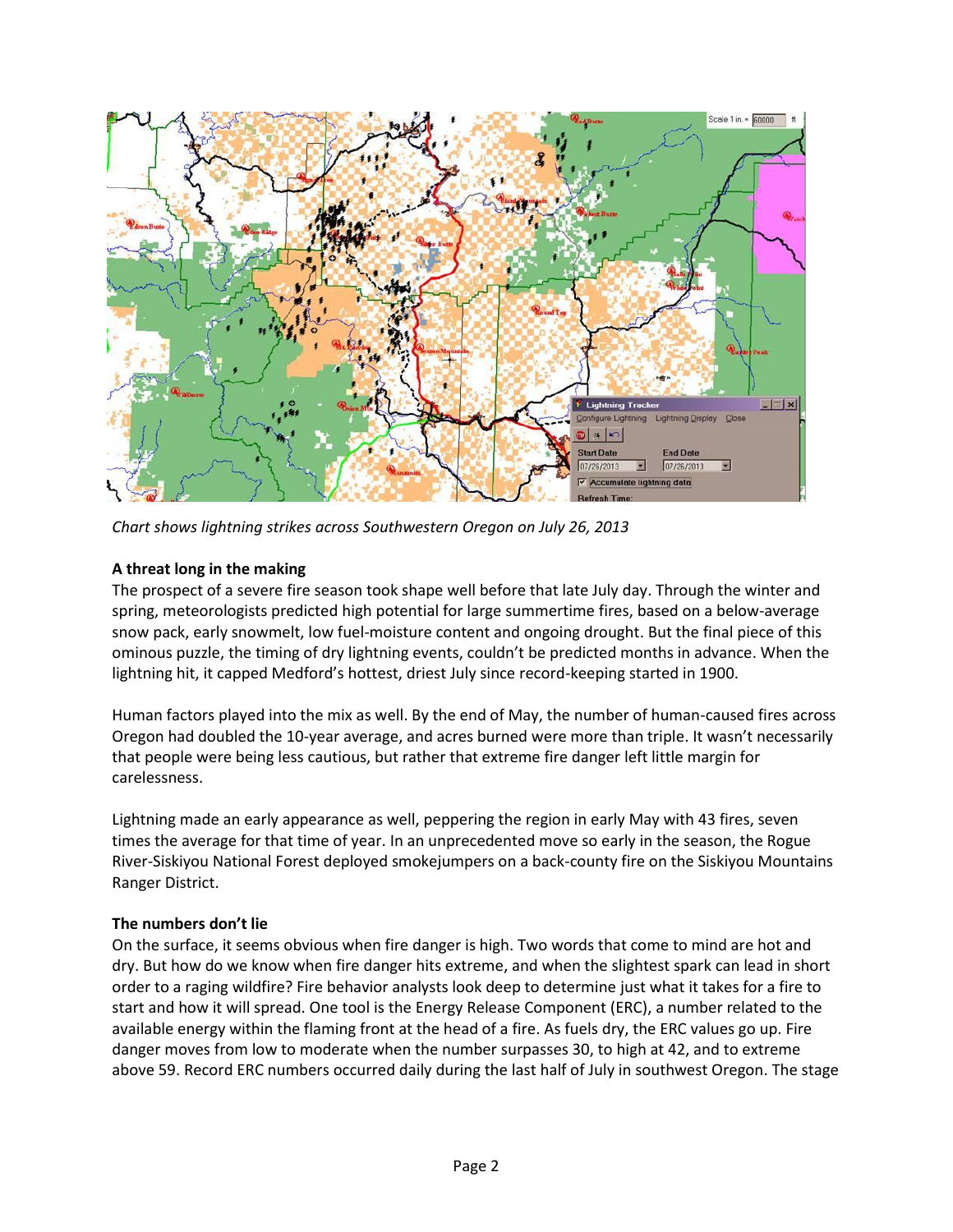was set for an event that would stretch natural resource protection agencies in a way not seen in many years.



On top of that, Predictive Services from the National Weather Service in Medford issued a Fuels and Fire Behavior Advisory for Southwest Oregon on July 20, warning that fuel moistures were at levels typically seen in mid to late August. There was also a chance, although slight, that thunderstorms with little or no moisture could come up from northern California through southern Oregon.

None of this surprised fire managers. ODF's Southwest Oregon (SWO) District had been chasing fire the previous week, and since May. The human-caused Pacifica Fire on July 19 burned 500 acres and threatened several hundred homes in the wildland-urban interface, triggering a federal disaster declaration. The Brookside Boulevard Fire burned 70 acres the day before, and the Stratton Creek Fire accounted for another 32 acres on July 4. DFPA, just north of SWO, suppressed 21 fires in May alone that burned 260 acres. July 4 also proved busy for them: They responded to a 160-acre fire on Bland Mountain, historically known for large fires.

#### **Agencies pool resources to meet the threat**

Using a system decades in the making, fire protection agencies across Oregon and the Northwest responded collectively to the July 20 advisory by ramping up and prepositioning resources (aircraft, equipment, fire crews) to areas of the most concern. For instance, through an agreement with BLM during extreme fire danger, DFPA was able to bring on an extra helicopter in anticipation of the forecasted thunderstorm activity.

As always, every attempt would be made to catch ignitions during initial attack. The threat of lightning subsided by midweek and the consensus was that the region had dodged a bullet. Two task forces of engines returned to their home base on July 25 when the threat was judged to have passed.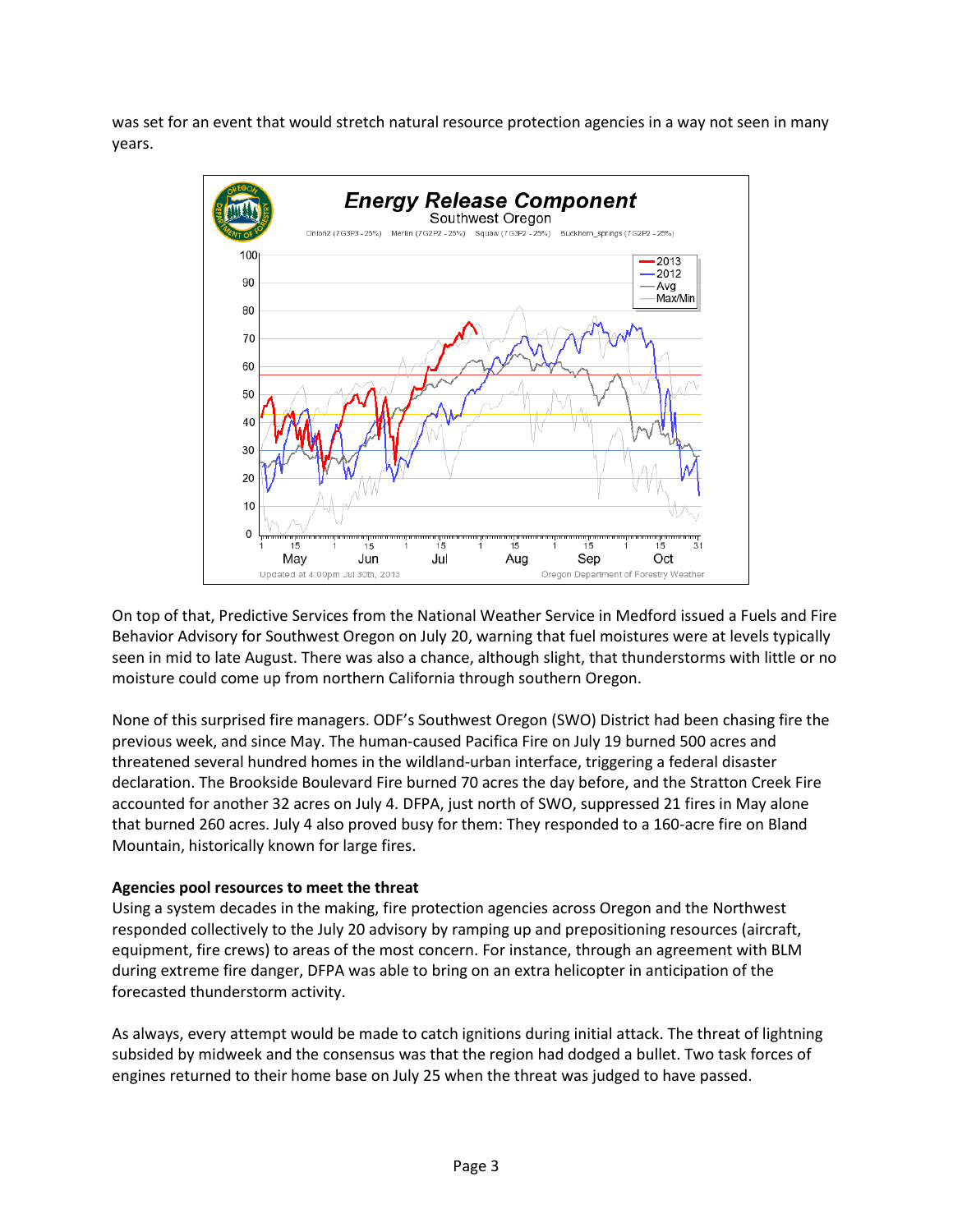When the storm hit the following day, the first indication of trouble appeared on remote fire detection cameras. Local resources answered the call and reconnaissance aircraft took to the skies. ODF and Forest Service staff immediately mobilized aviation resources that had been allocated for such an event. Additional fire fighting resources had been secured through the newly implemented state Wildfire Protection Act, allowing ODF to move more resources, such as air tankers, helicopters and fire crews into position for initial attack. On this occasion, an extra retardant-dropping air tanker was added, bringing the total in the area to three.

Early reports revealed 30 to 40 fires throughout southwestern Oregon. As previously undetected "sleeper" fires smoldered under the forest canopy, the number climbed closer to 90 by day's end. Southwest Douglas County was hit hardest, with more than 50 fires burning independently or merging to form larger fires. ODF's Grants Pass Unit faced similar challenges.

Priorities were set based on location, threat and potential of each fire. Crews worked tirelessly from fire to fire as the challenge grew. Despite the barrage of fire starts, crews, equipment operators and aircraft had stopped most blazes at under 10 acres, and at 1 p.m. the situation looked promising for the fires burning in Josephine County. That all changed when afternoon winds hit shortly after 3 p.m.

# **More help arrives**

The fires grew rapidly in size and complexity, and incident management teams were called into the region to bring capacity and a reprieve for local crews. ODF's Incident Management Team 2, made up of agency employees from across the state, got the call to relieve DFPA and manage the Douglas Complex, the largest of the fires and at that time the highest priority incident in the country. Governor Kitzhaber declared a State of Emergency for Douglas and Josephine counties. The announcement followed a previous conflagration order, which had authorized the State Fire Marshal to mobilize structural firefighters and equipment to assist local resources battling the fires and working to protect homes and other buildings. The State Fire Marshal managed the fire jointly, demobilizing in early August.

ODF's Incident Management Team 3 – another complement of employees from across the agency – was deployed to battle the Brimstone Fire, and an interagency Type 1 team was assigned to the Big Windy Complex, burning on BLM Medford District lands under ODF protection in the Wild and Scenic Rogue River corridor. Other interagency teams took on the Umpqua National Forest's Whiskey Complex (3 fires) and the the Rogue River- Siskiyou National Forest's Labrador Fire.

Within three days of the big lightning storm, 3,600 firefighters, 17 helicopters, 142 wildland fire engines, 22 bulldozers, and as many as six state and federal air tankers were on the front lines beating back flames and building containment lines on more than 30,000 acres. Mobilized through the State Fire Marshal, 5 task forces representing 24 state, county and rural agencies with 74 firefighters protected homes and other structures, and responded to new fires.

Through a Multi-Agency Coordination Group assembled early on, ODF, the Forest Service and BLM worked closely with the five incident management teams to determine critical resource needs based on fire behavior and threat to life, natural resources and property. Resources brought in through this group allowed each fire team to meet pressing needs at critical times.

A crucial aspect of dealing with multiple fires is sharing information with the public, media, cooperators and partners. To do this, a Joint Information Center (JIC) was established at the Grants Pass Interagency